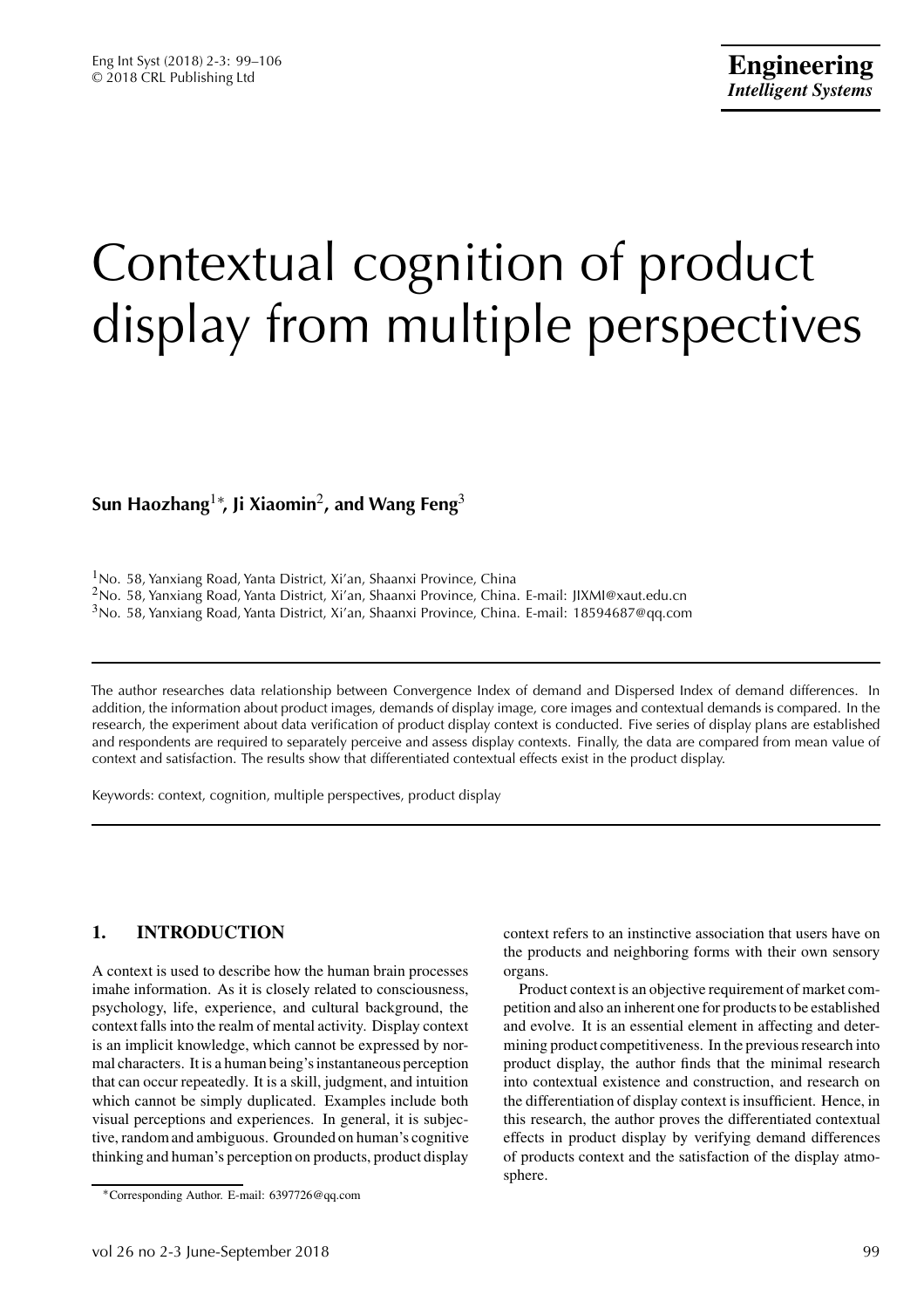## **2. CONSTRUCTION MODEL OF PROD-UCT DISPLAY CONTEXT**

Product display context is a global concept, with its existence and development changing imperceptibly. This process can be summarized as importing factor information flow. The factor information flow works on all display media, generating its diffraction. Then all diffractions with the common orientation act on the same display space and converge into the targeted information group. The group gradually comes into play and develops information interaction. Then the psychological map, after undergoing the information interaction, constitutes culture information cluster in the definite environment, which is perceived as strong cultural-spatial field. In the display environment where information is repeatedly enhanced and communicated, the clear and strong culturalspatial field can better represent the position and time. These are the spatial-time features. This strong sensory stimulus and psychological effect is usually called context. It refers to the exact cultural information clustering and feedback about the product display and is also consciously named the product display context. See Figure 1.



**Figure 1** Cultural context expression model based on factor response.

## **3. DATA RESEARCH IN CONTEXTUAL DEMAND**

This experiment selects 15 professional designers to conduct the research and takes the sampling of product images, demands of display image, core images and contextual demands.

#### **3.1 Analysis of Data Sampling in Contextual Demands**

According to core images and contextual demands of different products from various types of samplings, the author adopts the method of quantitative analysis and deduces the mathematical relationship of products in different types and levels. In the research, he separately introduces two mathematical concepts such as Convergence Index (CI) for common demands and Dispersed Index (DI) for demand differences to express the relationship. CI reflects common demands, showing the ratio of demand information from all the collected information in the sample. In the same type of sample, the lower CI shows that the common demands of product context are more accurate, concentrated and converging under the classification of this sample. In the same type of sample, the lower DI shows that common demands of product context are stronger and respond more to the classification of this sample.

#### **3.2 Comparison of Sample Data in Contextual Demands**

This experiment selects 15 professional designers to conduct the research and takes the sampling of product images, demands of the display image, core images and contextual demands.

The author collects and synthesizes all program assessments of classified samples at all levels, and takes them as a Requirement Evaluation Base (REB). He analyzes and compares the features of samples, determines the requirement coincidence degree under all sample classifications, and counts up the Common Demand (CD) and Individualized Demand (ID) of images that respondents have for each individual sample.

By calculating a specific value of CD and REB, the author deduces the Convergence Index (CI) of common demands. In addition, after calculating the ratio of ID and REB, he deduces the DI of demand differences.

 $CI = CD / REB \times 100\%$ 

 $DI=ID / (REB \times 100\%)$ 

Features presented by samples are as follows:

(1) (Classified sample A) Use differences refer to the differentiation of purposes among products. Type differences of product with different kinds are set as samples. Particularly, products about household, office, travelling, medical care as well as culture and education are selected for data collection. See Table 1.

CD of product images (CD=2) mainly includes environment-friendliness and practicability; ID (ID=5) refers to differences in health, quality, easy operation, safety and reliability. REB equals to 12; by operation, CI equals to 16.67 and DI equals to 41.67 in terms of this classification sample.

CD of display images (CD=2) mainly includes simplicity and individuation; ID (ID=4) is reflected by differences in warmness, neatness, individuation and simplicity. REB equals 10; by operation, CI equals 20 and DI equals 40 in terms of this classification sample.

CD of core images (CD=2) mainly consists in safety and practicality; ID (ID= 2) is reflected by differences in quality and portability. REB equals to 7; by operation, CI equals to 28.57 and DI equals to 28.57 in terms of this classification sample.

CD of contexts (CD=2) mainly includes care and convenience; ID (ID=5) is reflected by differences in warmness, seriousness, neatness, fashion and preciseness. REB equals to 9; by operation, CI equals to 22.22 and DI equals to 55.56 in terms of this classification sample.

(2) (Classified Sample B) Product differences refer to the differentiation among the same type of products. Residential lamps for daily lighting are set as samples. Particularly, table lamps, ceiling lamps, ceiling lights, floor lamps and wall lamps are selected for data collection. See Table 2.

CD of product images (CD=3) mainly includes reliability, softness and steadiness; ID (ID=6) is reflected by differences in health, safety, brightness, practicability, durability and energy-efficiency. REB equals to 12; by operation, CI of demand commonality equals to 25, and DI of demand differences equals to 50 in terms of this classification sample.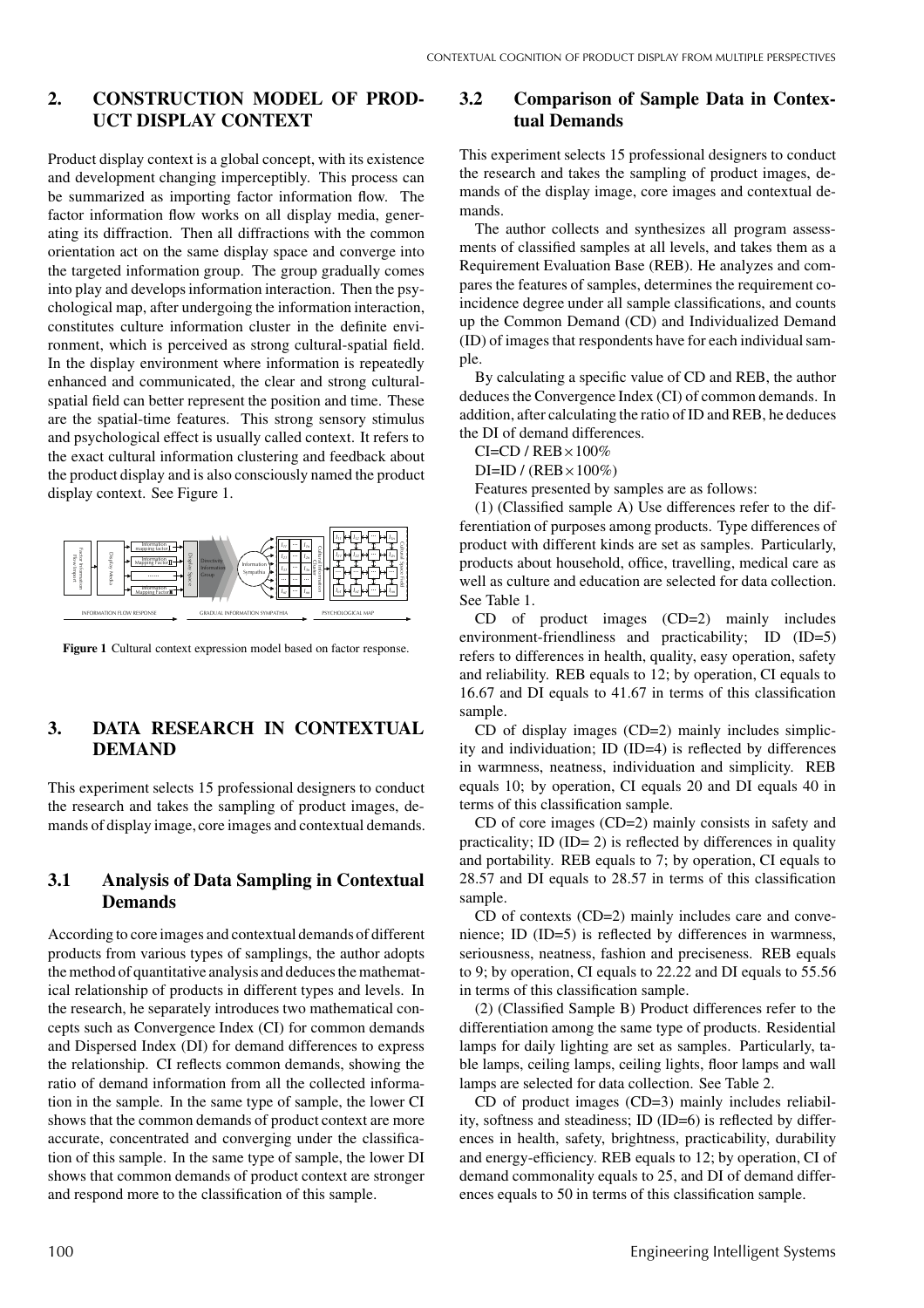| Product cate-          | <b>Product</b><br>im-        | of<br><b>Demand</b>       | Core image     | <b>Contextual</b> |
|------------------------|------------------------------|---------------------------|----------------|-------------------|
| gory                   | age                          | display image             |                | demand            |
| <b>Household</b>       | Healthy,                     | Warm<br>and               | Safe and prac- | Warm and car-     |
| product                | environment-                 | human-                    | tical          | ing               |
|                        | friendly<br>and<br>practical | friendly                  |                |                   |
| <b>Office</b><br>prod- | Environment-                 | Neat and sim-             | Quality<br>and | Serious,<br>neat  |
| uct                    | friendly, qual-              | ple                       | practical      | and clean         |
|                        | ity and practi-<br>cal       |                           |                |                   |
| Traveling              | Easy to operate              | Individualized            | portable       | Fashionable       |
| product                | and practical                | human-<br>and<br>friendly |                | and convenient    |
| Medical prod-          | Safe and reli-               | Simple<br>and             | Safe           | precise<br>and    |
| uct                    | able                         | human-                    |                | caring            |
|                        |                              | friendly                  |                |                   |
| Cultural and           | environment-                 | Simple<br>and             | Practical      | Convenient        |
| educational            | friendly<br>and              | human-                    |                |                   |
| product                | practical                    | friendly                  |                |                   |
|                        |                              |                           |                |                   |

**Table 1** Comparison of contextual demands among different product categories (Sample A).

**Table 2** Comparison of contextual demands among different product categories (Sample B).

| Product cate-        | <b>Product</b><br>im-                  | of<br><b>Demand</b>                                  | Core image                 | <b>Contextual</b>          |  |
|----------------------|----------------------------------------|------------------------------------------------------|----------------------------|----------------------------|--|
| gory                 | age                                    | display image                                        |                            | demand                     |  |
| <b>Table lamp</b>    | Reliable ,soft                         | Warm,<br>fash-                                       | Safe and reli-             | Warm, healthy              |  |
|                      | and healthy                            | ionable,                                             | able                       | and caring                 |  |
|                      |                                        | and<br>human-<br>friendly                            |                            |                            |  |
| <b>Ceiling lamp</b>  | Safe and bright                        | Exquisite,<br>fashionable<br>and individu-<br>alized | Safe<br>and<br>exquisite   | Elegant<br>and<br>quality  |  |
| <b>Ceiling light</b> | Practical,                             | Simple and el-                                       | Concise<br>and             | Simple<br>and              |  |
|                      | durable<br>and<br>energy-<br>efficient | egant                                                | Practical                  | comfortable                |  |
| Floor lamp           | Reliable<br>and<br>stable              | Beautiful and<br>fashionable                         | Safe and stable            | Warm<br>and<br>comfortable |  |
| Wall lamp            | Soft and stable                        | Beautiful and<br>decorative                          | Beautiful<br>and<br>stable | Stylish and el-<br>egant   |  |

CD of display images (CD=2) mainly includes fashion and beauty; ID (ID=7) is reflected by differences in warmness, human-friendliness, exquisiteness, individuation, simplicity, elegance and decoration. REB equals to 12; by operation, CI equals to 16.67 and DI equals to 58.33 in terms of this classification sample.

CD of core images (CD=2) mainly includes safety and steadiness; ID (ID= 5) is reflected by differences in reliability, exquisiteness, simplicity, practicability, and beauty. REB equals to 10; by operation, CI equals to 20 and DI equals to 50 in terms of this classification sample.

CD of contexts (CD=2) mainly includes warmness and comfort; ID (ID= 7) is reflected by differences in health, care, elegance, quality, simplicity, taste and beauty. REB equals to 11; by operation, CI equals to 18.18 and DI equals to 63.64 in terms of this classification sample.

## **3.3 Data Direction of Contextual Demands**

As shown in Table 3, CI and DI among different types of samples show the data relationship of samplings in terms of product images, demands of display image, core images and contextual demands under different classification of products. It is deduced that the data existence of contextual demands proves the actual universality and diversity of product display context under different classification of products.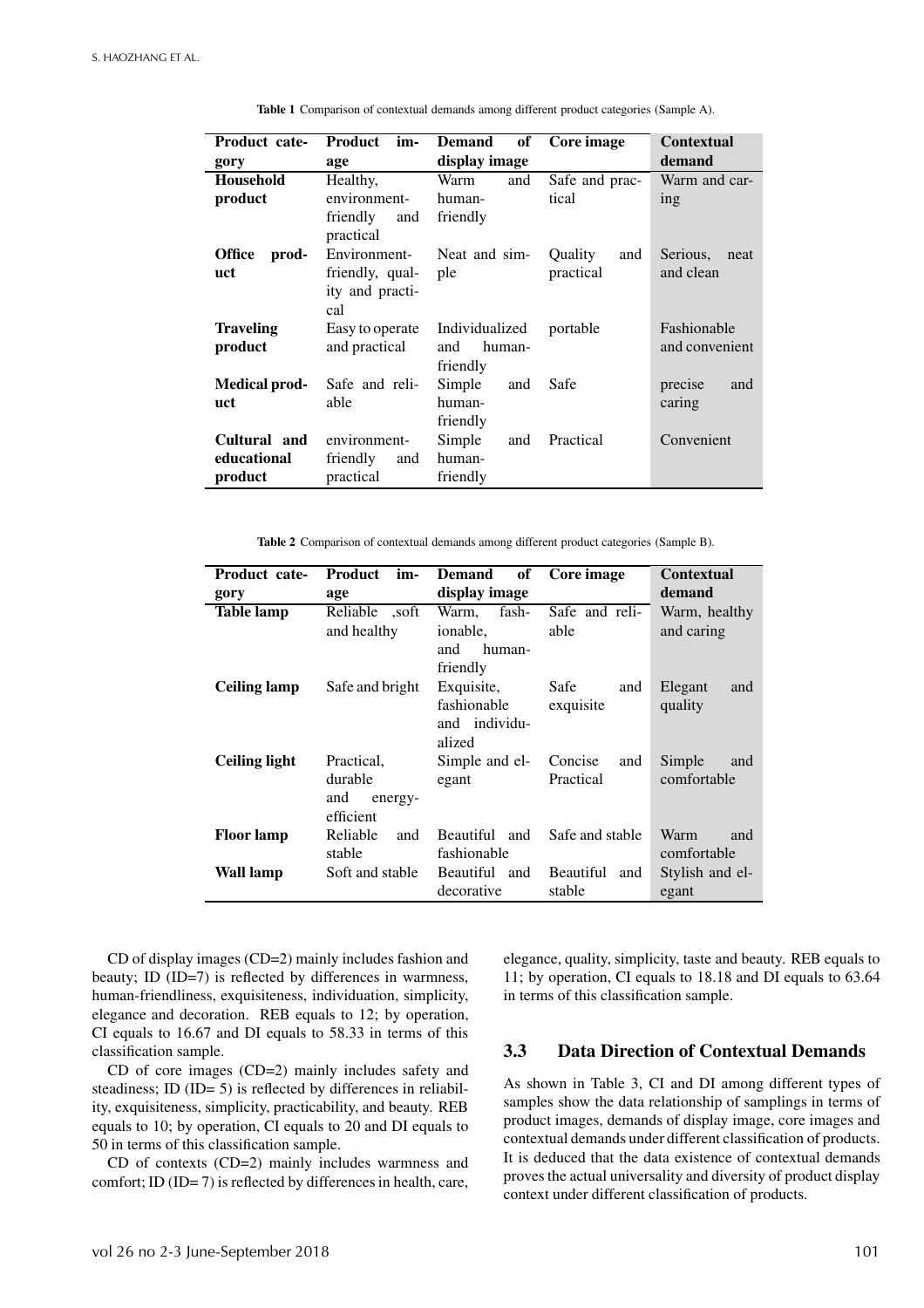| <b>Sample Cate-</b><br><b>Product image</b><br>gory |         |             | Demand of display image | Core image  |             | <b>Contextual demand</b> |             |                |                |
|-----------------------------------------------------|---------|-------------|-------------------------|-------------|-------------|--------------------------|-------------|----------------|----------------|
|                                                     |         | СI          | DI                      | CI          | DI          | CI                       | DI          | CI             | DI             |
| User<br>ence<br>(Sample A)<br>Product differ-       | differ- | 16.67<br>25 | 41.67<br>50             | 20<br>16.67 | 40<br>58.33 | 28.57<br>20              | 28.57<br>50 | 22.22<br>18.18 | 55.56<br>63.64 |
| ence(Sample)<br>B)                                  |         |             |                         |             |             |                          |             |                |                |

**Table 3** Data relationship of classified samples based on sampling survey.

# **4. IMAGE COGNITION OF DISPLAY CONTEXT**

The abundant mental feelings and emotional needs embodied in the form of product and display environment has increasingly caught people's attention. They are an important manifestation of cultural values of products and also become the core contents in the product display design. These mental feelings constitute display images and product images, affecting the cognition of brand management and being a part of the main spirits of product display design. They affect the "spirit" of the display product, which fall into the cognitive category.

From different spaces, the phenotypes of display form continuously or intermittently stimulate the human being's cognitive system to arouse reactions physically and mentally, and develop the cognition of these "images" in the brain. During this process, all phenotypes of display form serve as a bridge between human and products to conduct the image conversations.

In cognitive psychology, the human being's perceptual system is divided into three parts, namely, sensation, perception and consciousness. According to this psychology, the human individual is a system of information transfer, but it is definitely not a passive one. Instead, it can actively explain the external information. Personal knowledge and experience plays a vital role in this aspect, and applies the top-down information processing, different from the one that solely transfers the information from the bottom to the top. After interpreted by experience and knowledge, the external feelings can be recognized, which will then be meaningful and further be transferred to another form of information, stored and used by memory system. In this systematic process, Gestalt psychology plays a positive role.

#### **4.1 Features of image cognition**

Image is a reactive cognition caused by external stimulations, and it is a consciousness of "cognition-association-memoryfeeling". The form images are developed by a psychological process of visual perception and psychological cognition, as well as form collection and stress response. The process goes through several cognitive nodes, including information coding, memory searching, image bridging, information comparison and prototype feeling as well as some conscious links from subconscious behavior to conscious one. See Figure 2.



**Figure 2** Image cognitive model.

In the cognitive process, users overlay and relate the psychological experience of form of products and their periphery, including the part of products and decorative symbols of display environment, and even virtualizing and interacting the dynamic process of display as well as the space process of crossing people flow line. All of these experiences develop the comprehensive cognitive images. The emotional coloring in the display clusters is transferred to the emotional languages of products and helps form product images.

The cognitive process of images can be expressed as a pointed memory evocation developed by image association due to the physical and mental feelings of external things; or the features of images lead cognitive memory to generate image association and then form the cognitive feelings of the certain object; and it can also be manifested as an image association of object brought by memory comparison that is made by direct image feelings.

Form cognition is the basic thinking activity of image cognition. Users' image cognition of display form is based on the human's visual and perceptual sense and prototype feelings, which is subconscious and adheres to the selective, simple, integral and constant Gestalt psychology.

#### **4.2 Mechanism features of image cognition**

Based on the form image cognition of Gestalt psychology, the mechanism features basically refer to psychological features such as selective distinction, simplicity-based adjustment, integral organization and constant memory. See Figure 3.

#### (1) Selective distinction

A human being's clear vision span fails to cover the whole information of things. In the perceptible range of visual perception, the conscious activities focus on the certain part of the object, which is clearly and profoundly perceived while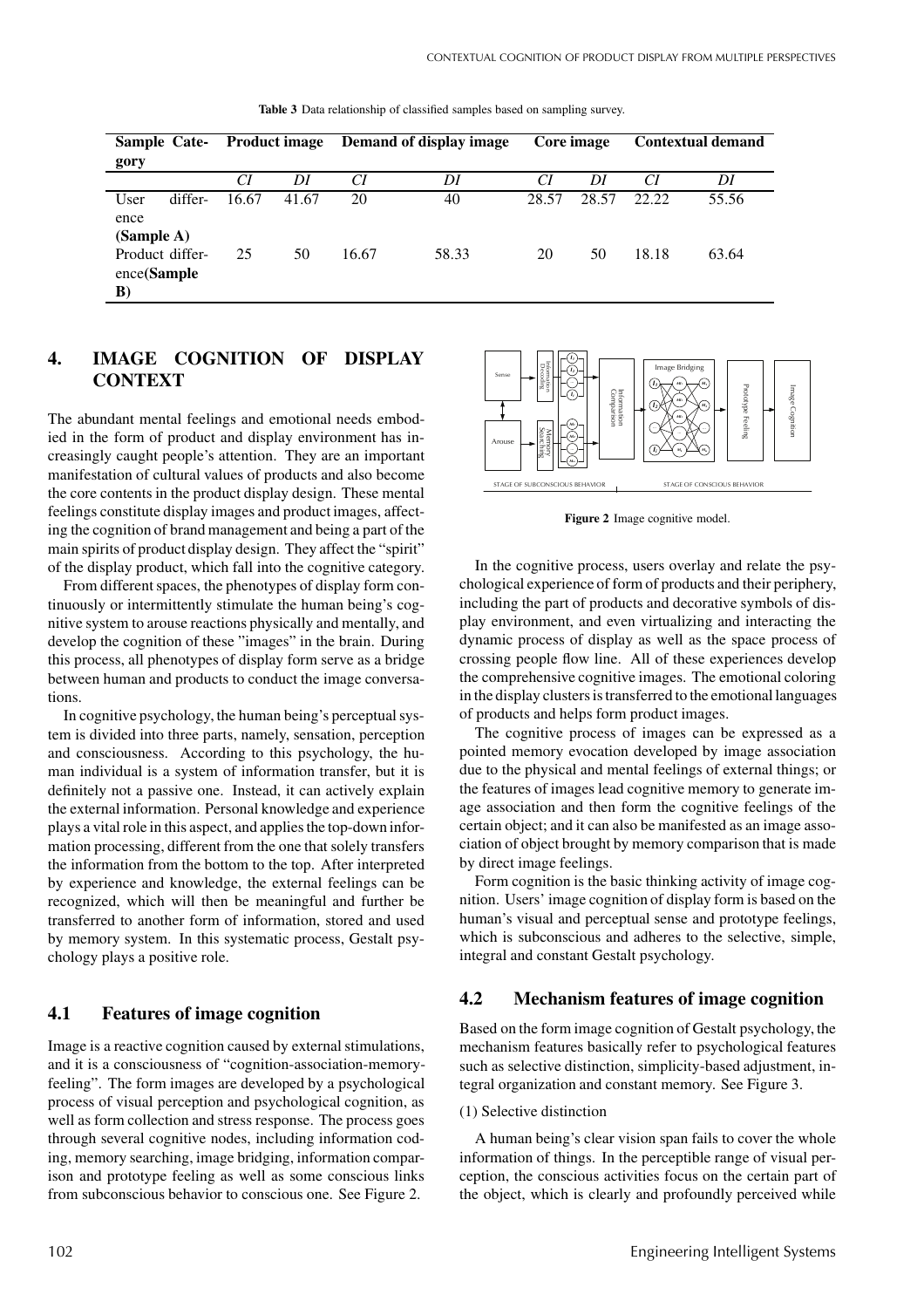

**Figure 3** Cognitive model based on Gestalt psychology

the other parts are placed in the verge of consciousness, being vague or that become part of the background. The users' visual perception may only point to some objects and ignore the others, or may only perceive some attributes of perceivable parts while ignoring the others. When users perceive objects, the regular perception and integral presentation tend to be the most attractive because these are determined by the selective distinction of visual perception. This distinction is not a mechanical response to the external stimulation passively made by the brain. Instead, with the external stimulation, it actively selects the stimulated information. Actually, it is an active thinking ability to make information logic with more obvious features.

In the product display, quantities of information contained in the product simultaneously acts on the visual perception, but users cannot feel this information or clearly perceive each detail at the same time. Instead, their thinking will help them highly select, filter and reject any dispensable information according to the personal experience, preference and interest. In other words, users actively choose part of characteristic form information as the perceptual object and generate the obvious perceptual images.

#### Simplicity-based adjustment

The simplicity-based adjustment of the Gestalt's psychological effect manifests as the visual cognition process both maintains the overall structure of visual information and simplifies the screening of visual information. A human being's eyes try to see any kind of stimulus information as the simplest form of the existing conditions. In order to demonstrate the simplicity-based adjustment of visual perception, Gestalt psychologists conducted related experiments. The legend shown in Fig. 5-3 is displayed to a group of subjects in a very short period of time. When they see the black solid figure, the subjects will naturally describe the figure as a whole (a) (See Fig. 5-3 a) stacked by a rectangle and a triangle rather than (b) (See Fig. 5-3 b) along the outline of itself as shown in the figure. And this is because (a) is a simpler and easier-to-be analyzed structure than (b) considering the nature of human's brain. It can be seen from the experiment that the figures drawn by the subjects show their simplification, regularity and enhancement processing to the original shape features to varying degrees. It shows that visual perception and psychological cognition have a tendency to simplify the stimulus information. The essence of morphological imagery cognition is a process of recognizing, perceiving and memorizing the distinctive features of things. The simplicity-based adjustment is an important means of summarizing and acquiring the essential structural features of things for visual perception.

In reality, the cognitive thinking of users has the psychological characteristics of simple cognitive adjustment, and it is easy to perceive and accept simple and clear information. When faced with complex visual information group of the product on site, the users firstly incorporates the information of strong integrity, prominent imagery and distinctive features into the visual and cognitive range. Therefore, in terms of the product display, the user has a demand for simplifying the brand and the product, and the information transmitted and displayed by the clustering brand or product display is presented more quickly, directly and simply in the thinking.



**Figure 4** Simplicity-based psychological experiment.

#### (3) Integral organization

The overall organization is the basic point of view of Gestalt psychology. When the subjects see a figure consisting of 8 points as shown in Fig. 5-4, they will see it as (a, b, c) (See Fig. 5-4 a, b, c) rather than seeing it as (d) (See Fig. 5-4 d), and the reason is that (a, b, c) has a stronger overall organizational structure.

In the process of visual perception, people pursue the integrity of the structure of things (also known as gestalt), which is the overall organization of gestation (configuration). The perceived object is generally composed of many parts with its own characteristics, but the human brain does not perceive and reflect these parts and their features in isolation, but combine the various parts into an organic whole or complete shape through thinking processing. Here, the whole is not a simple addition of the various parts and their features, but an overall image which is integrated from the original components.

The large-scale product display often consists of different display product clusters. The user's perception of products and brands is not from a single product, but from the same or even different product cluster cognitive images. In cognitive thinking, users do not perceive several products as isolated or prominent parts, but always perceive them as an organized whole. In terms of visual perception, the way to treat a product is first to scan the whole to get an overall pre-impression quickly, and then to observe and sort out individual products. The pre-cognitive process has the priority of overall imagery and has a dominant influence on individual cognition.



**Figure 5** Psychological experiment with integral organization.

(4) Constant memory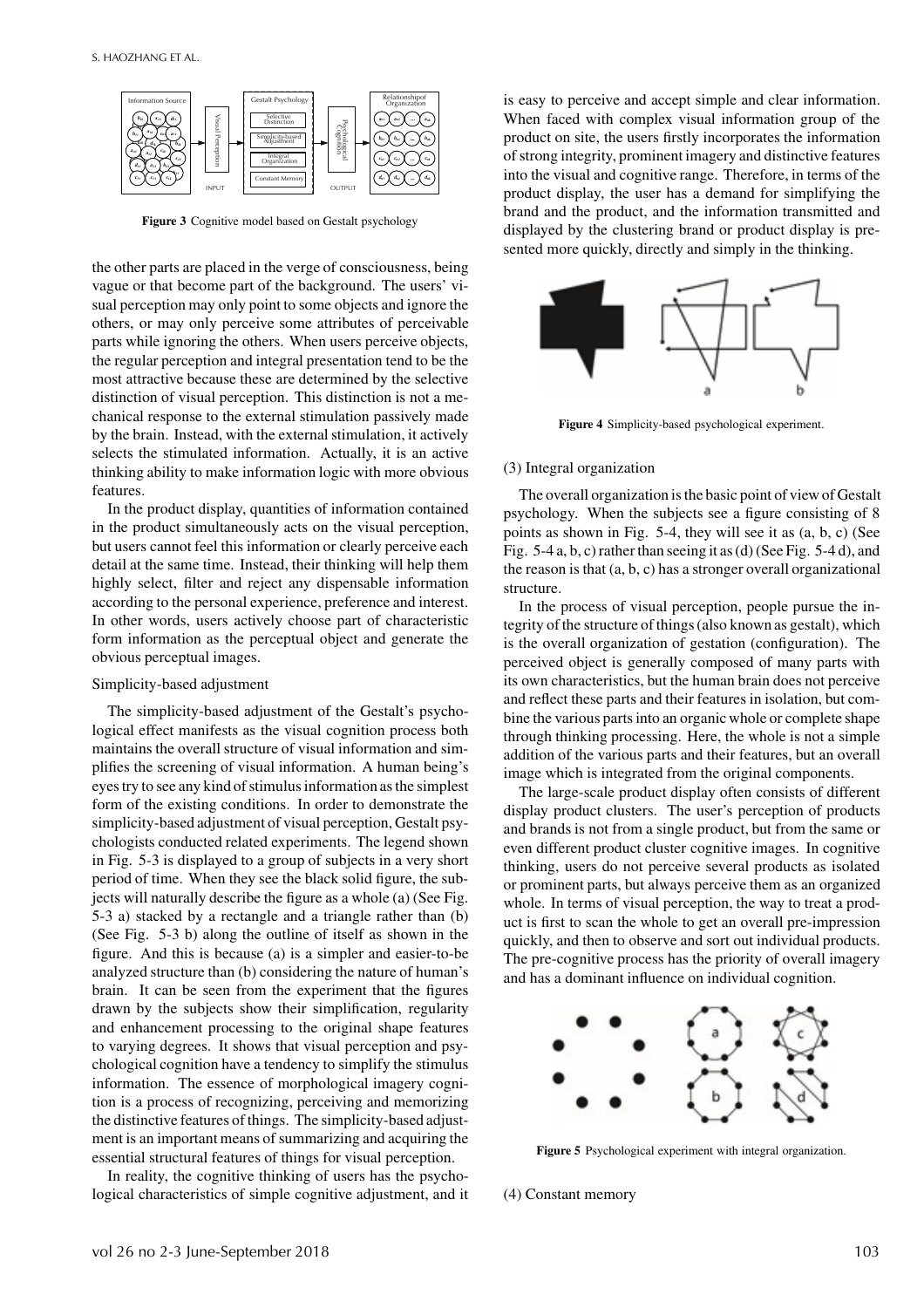Constant memory means that when the perceptual object of perception changes relatively within a certain range, the overall cognitive image remains relatively unchanged. Human being's perceive things based on the impressions, knowledge, and experience of things within the perceptual image. The constant memory of visual perception is particularly obvious. The correlation between the impressions of the shape, size and color of cognitive objects and the objective stimuli is not completely consistent with the physical laws. When the environmental factors tend to be consistent, the individual cognitive images are relatively stable.

Morphological imagery perception has a constant memory because objective things enjoy their own unique and relatively stable structure and characteristics. When the external environment or state changes, the human being's cognition of things tends to be decentralized and individual and tends to differentiate cognitive images. When the external environment or state shows potential connection or similarity, the human being's cognition of things tends to be the whole unity and tends to be related to cognitive images. The cognitive experience of observing the correlation features of things several times will inductively correcting for the different or incomplete information received by each receptors. When observing objects lack correlation, and there is no familiar object for reference all round, the constant memory of cognitive imagery fails.

When users perceive brand or product cluster display, though the direct stimulus received by visual perception may vary due to different product characteristics, or change because of the difference in the scale and volume of the certain individual's display form, the overall cognitive imagery of the user can still remain relatively stable since form, experience, and imagery react in cognitive behavior and create constant memory. Users will recognize products based on the characteristics of their constant memory. Therefore, even if the local environment may be different due to individual characteristics, it is also possible to be consistent with the perception of the brand or product cluster by setting the external form and the environmental form, to remain relatively stable.

# **4.3 Cognitive Demand under the Influence of Gestalt's Psychological Effect**

Form is the expression of content presented by things under certain conditions, and enjoys the concept and characteristics of time and space. "Shape" is inseparable from "state", which refers to the spatial appearance of things affected and determined by environmental variables in a certain period of time. It is a space-based conceptual expression, which can be expressed as a specific feature of contour scale and appearance. It is an external objective existence and falls into the category of matter. "State" is the sum of the spatial appearance of different levels of things in a non-restrictive full-time period. It is an imagery perception and subjective description of the overall and integrated nature of things. It is a time-based conceptual expression, with a strong sense of time and instability, and is rich in inheritance, continuation and sense of life, belonging to the spiritual category. In a word, the form is a combination of shape and appearance, including the characteristics of the

visible image and the connotation of the hidden image.

Form serves as the language and medium that expresses cognitive thought and realizes cultural orientation. Through form, it not only expresses the characteristics of the appearance but also conveys the meaning and symbolism of the spirit and culture. Therefore, the form medium of product display is the imagery correlation and spiritual proposition between the peripheral environment and the product itself.

From the cognitive characteristics of human being's selective resolution, simplicity-based adjustment, overall organization, and constant memory, we can see that in the perception process of product display, users first organize many product display elements into a system, and then consciously simplify and select important related information and overall features to form a perceptual image of the cluster of products displayed as shown in Figure 6.



**Figure 6** Affective image model of cluster product display.



**Figure 7** Various intended display effects of display elements.

#### **5. EVALUATION AND VERIFICATION OF PRODUCT DISPLAY CONTEXT**

To verify whether construction model of product display context is viable, the research, based on the current architecture of this research, selects five designers to set and match five sets of systematic plans for display forms. Table 4 shows the combination of Set I, Set II, Set III, Set IV and Set V respectively set by five designers. Ten respondents numbered from A to J (non-professional designers) evaluate the context in different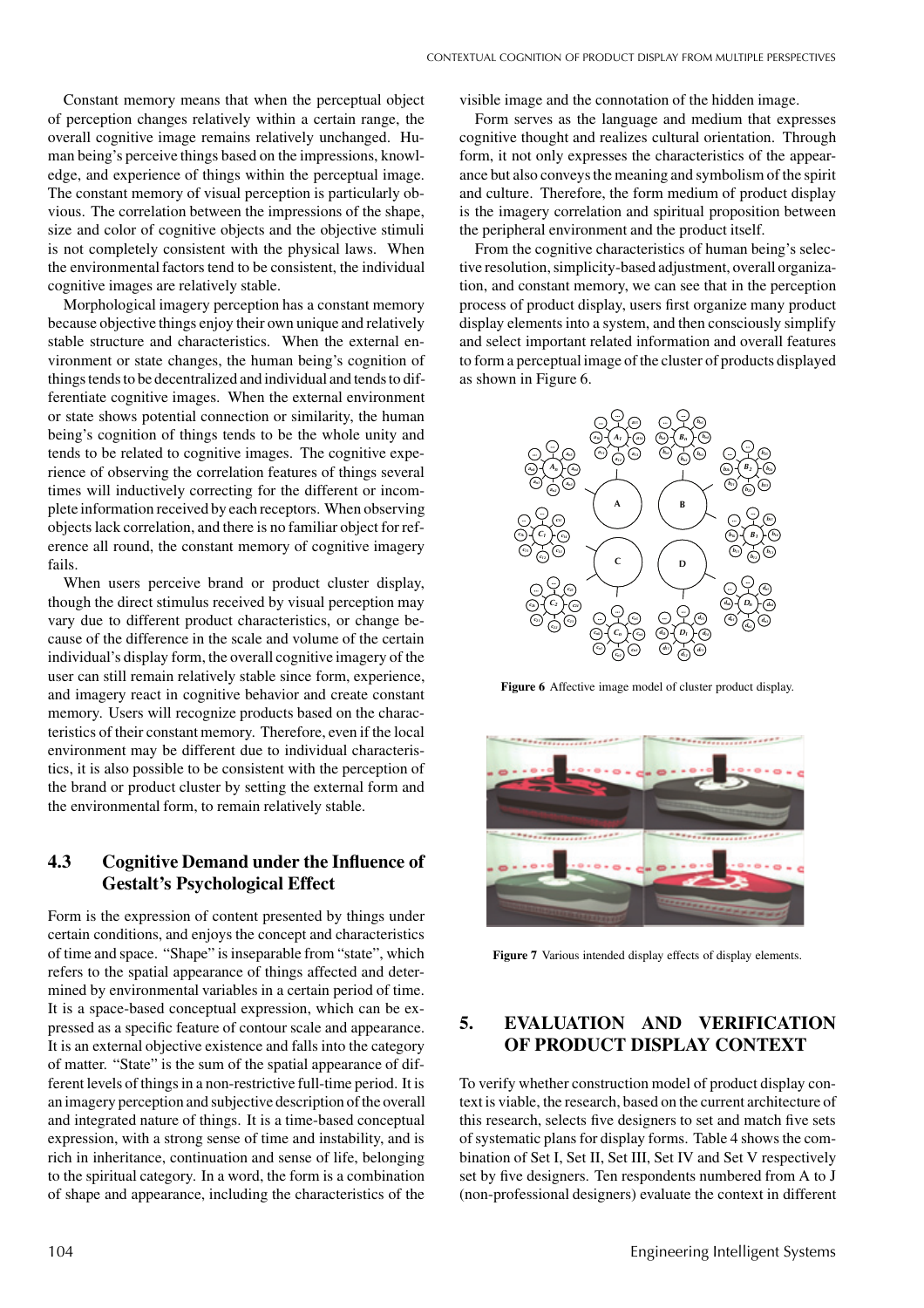**Table 4** Different combinations for contextual evaluation and verification.

| <b>Verification of contextual evaluation</b> |              |               |         |             |               |  |  |  |  |
|----------------------------------------------|--------------|---------------|---------|-------------|---------------|--|--|--|--|
| Category                                     | Set I        | <b>Set II</b> | Set III | Set IV      | Set V         |  |  |  |  |
| Encoding of<br>decomposed<br>patterns        | $O_{\alpha}$ | $Q_m$         |         | $O_{\rm m}$ | $\frac{1}{2}$ |  |  |  |  |
| Encoding of<br>derived sets                  |              |               |         |             | Sg5           |  |  |  |  |

**Table 5** Data of contextual evaluation test.

| Data of contextual evaluation |          |    |      |          |      |      |              |      |          |          |               |
|-------------------------------|----------|----|------|----------|------|------|--------------|------|----------|----------|---------------|
| Respondent No.<br>Set         | A        | B  | C    | D        | E    | F    | G            | H    |          |          | Average value |
| <b>Set</b>                    | 3        | -5 |      | 5        | $-7$ |      | 3            | 7    | 5        | $-1$     | $1.2\,$       |
| П<br><b>Set</b>               | 3        | 5  | $-1$ | 5        | $-3$ | 9    |              | $-3$ |          | $-5$     | 1.2           |
| Set III                       | $-3$     | 7  | $-3$ | 3        | 9    | $-1$ | 3            | -5   | 3        | $\bf{0}$ | 1.3           |
| Set IV                        | $\bf{0}$ | 7  | $-1$ | 5        | $-5$ | 3    | $\mathbf{r}$ |      | $-7$     | $-1$     | 0.9           |
| ٦Z<br>Set                     | 9        | 3  | $-1$ | $\bf{0}$ | $-5$ | 7    | $-3$         |      | $\bf{0}$ |          |               |

| <b>Satisfaction value:</b> |                       |          |               |  |  |  |              |  |                     |  |
|----------------------------|-----------------------|----------|---------------|--|--|--|--------------|--|---------------------|--|
|                            | (Very unsatisfactory) |          |               |  |  |  |              |  | (Very satisfactory) |  |
|                            |                       | $-7 - 5$ | $-3$ $-1$ 0 1 |  |  |  | $\mathbf{R}$ |  |                     |  |

**Table 6** Grouping sheet of data in context test.

| <b>Set</b><br>ShowRoom No. | Set I | Set II | Set III | Set IV         | Set V | Mean value of<br>satisfaction |
|----------------------------|-------|--------|---------|----------------|-------|-------------------------------|
| ShowRoom 1                 | 1.8   | 1.5    | 1.9     | $\overline{2}$ | 1.3   | 1.7                           |
| ShowRoom 2                 | 1.2   | 1.2    | 1.3     | 0.9            | 1.2   | 1.16                          |
| ShowRoom 3                 | 0.9   | 0.9    | 1.8     | $\overline{2}$ | 2.3   | 1.58                          |
| ShowRoom 4                 | 1.8   | 2.1    | 0.2     | 1.5            | 1.9   | 1.5                           |
| Mean value of<br>context   | 1.425 | 1.425  | 1.3     | 1.6            | 1.675 |                               |

rooms and Table 5 shows the different evaluating data after statistics.

Figure 2 shows expected effects of four display forms operated by the System when display elements are touched off. As is shown in Table 6, according to the test on context evaluation given to ten respondents numbered from A to J on exhibition areas, it can concluded that in the analysis of context and atmosphere, showroom 1 gets the most score in satisfaction while showroom 2 gets the least. In addition, in terms of the context plan, score of Set V is the highest while that of Set III is the lowest. From the test above, we can find that differentiated contextual effects exist in product display.

#### **Acknowledgement**

This work was supported by Shaanxi Social Science Fund Project (No. 2018K15).

#### **REFERENCES**

- 1. Ronghuai, H. & Lanqin, Z, (2004). Tacit knowledge and its related research, *Open Education Research*. 10(6), 49-52.
- 2. Dienes, Z & Perner, J, (1999). A theory of implicit and explicit knowledge, *Behavioral and Brain Science*. 22(5), 735-808.
- 3. Jiang, X., (2004). Research on the product modeling rule for clients' favor, *Zhejiang University, Doctoral Thesis.*